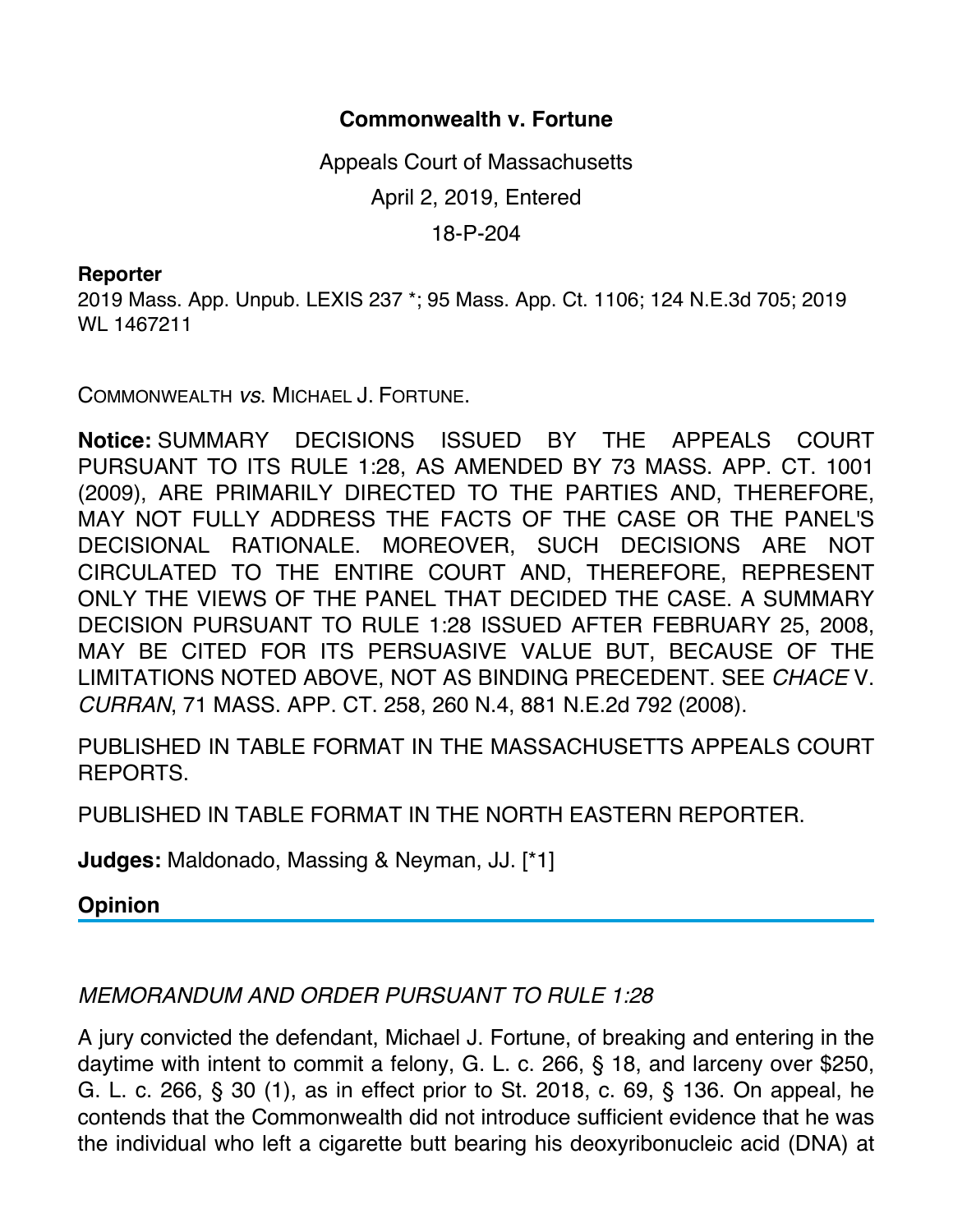the victim's apartment during the commission of the crimes.<sup>1</sup> We agree; therefore, we reverse.

*Discussion*. We review sufficiency challenges to determine "'whether the evidence, in its light most favorable to the Commonwealth, . . . is sufficient . . . to permit the jury to infer the existence of the essential elements of the crime charged' . . . 'beyond a reasonable doubt'" (citations omitted). *Commonwealth* v. *Latimore*, 378 Mass. 671, 676-677, 393 N.E.2d 370 (1979). In all prosecutions, the Commonwealth must prove identity, *Commonwealth* v. *Blackmer*, 77 Mass. App. Ct. 474, 483, 932 N.E.2d 301 (2010), but where, as here, the Commonwealth seeks to do so only with DNA evidence recovered from the scene of a crime, it must prove beyond a reasonable doubt that the defendant left his DNA at the scene during the commission of the offense. *Commonwealth* v. *Anitus*, 93 Mass. App. Ct. 104, 107-109, 97 N.E.3d 700 (2018). There must be evidence to reasonably exclude "the hypothesis that the [\*2] [DNA] was left at some time other than when the crime was committed." *Commonwealth* v. *French*, 476 Mass. 1023, 1025, 68 N.E.3d 1191 (2017).

Here, the only evidence linking the defendant to the crime scene was DNA on a cigarette butt. However, DNA remains on surfaces long after its transfer. See *Anitus*, 93 Mass. App. Ct. at 108. And, much like the discarded electronic bank transfer (EBT) card that was insufficient to support a finding of identity in *Commonwealth* v. *Renaud*, 81 Mass. App. Ct. 261, 262-264, 961 N.E.2d 1102 (2012), cigarette butts are easily transportable and routinely discarded immediately after use. See *id.* (cut-up and taped EBT card with defendant's name found at scene of break-in insufficient to link defendant to crime as it is portable item and was apparently discarded). Accordingly, while the defendant's DNA on a cigarette butt suggests that the defendant possessed and smoked the cigarette at one time, it does not exclude the equally reasonable hypothesis that the cigarette was consumed at an earlier time and transported to the scene by someone else  $$ either intentionally or accidentally. Compare *Commonwealth* v. *Wallis*, 440 Mass. 589, 595-596, 800 N.E.2d 699 (2003) (evidence insufficient to convict when it supports reasonable inference in favor of defendant and equally reasonable inference in favor of Commonwealth). For example, there was no evidence from which the jury could reasonably infer that the cigarette [\*3] was consumed on scene, such as evidence of the lingering odor of cigarette smoke or the existence of ash remains. Nor was there evidence of the actual condition of the cigarette, so

<sup>1</sup> He also contends that the Commonwealth did not introduce sufficient evidence to prove that the item alleged to be stolen, a television, is worth over \$250. Because we conclude that the Commonwealth did not prove identity as to either offense, we do not address this issue.